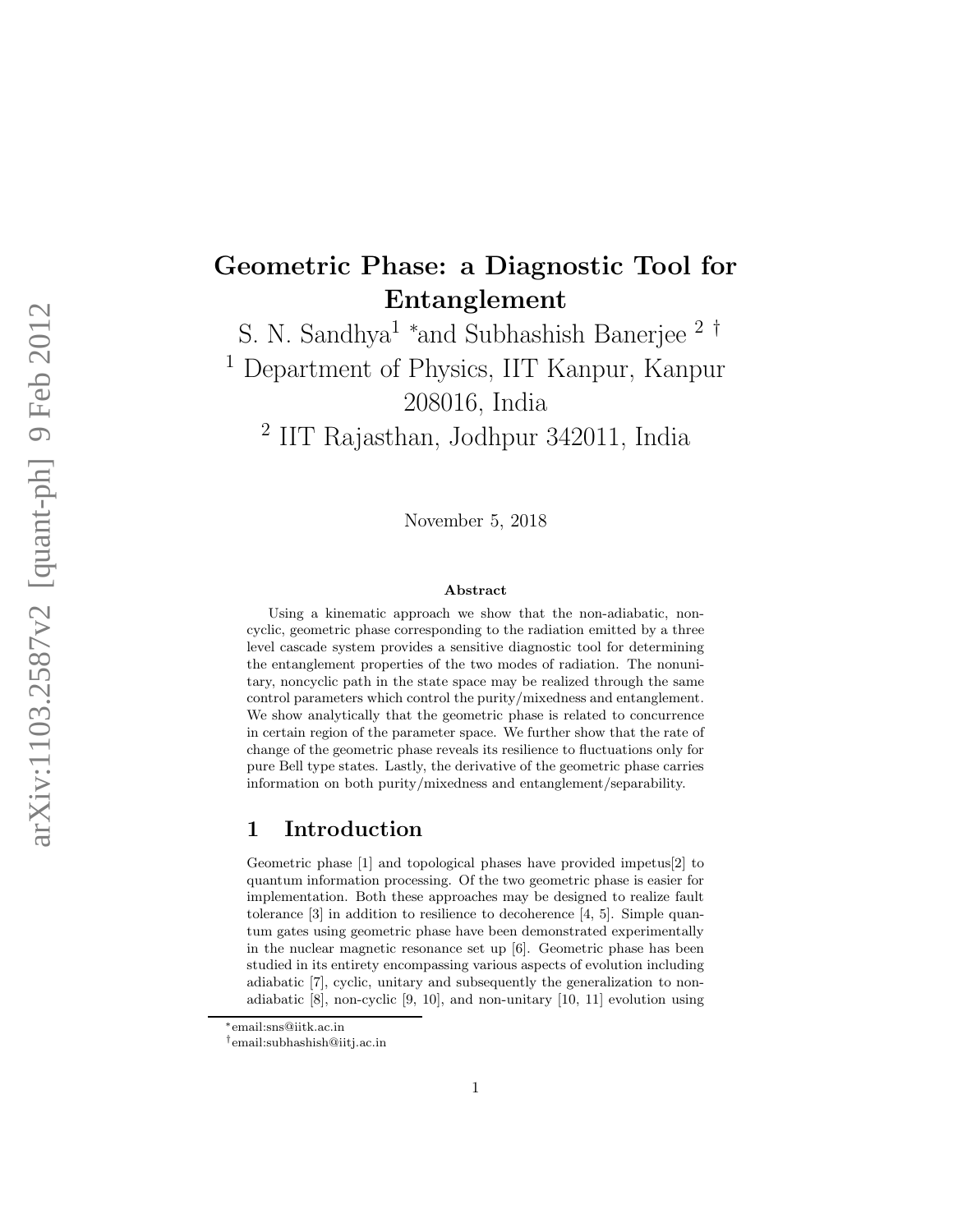either a dynamic or a kinematic or approach [12, 11]. Non-unitary evolution in the context of open systems has also been reported [13]. These studies have been carried out both for pure and mixed states [14, 15]. On the other hand an operational definition of the geometric phase has been given by Sjöqvist et al [16]. There have been further studies on the relationship of the geometric phase of an entangled system and its sub-system [17]. Recently, a proposal for studying the Pancharatnam phase and its relation to non-local quantum correlations has been suggested[18] in the two-photon interferometric set up.

Holonomic quantum computation and entanglement require the evolution of qubits in parameter space by the control of parameters which are physically feasible. Both geometric phase and entanglement are important tools in quantum information processing. Atom photon interaction provides common ground for exploring the relationship between geometric phase and entanglement with the added advantage of the existence of control parameters for manipulating the two photon states. In this letter we study the non-adiabatic, non-cyclic, non-unitary evolution of the geometric phase of the two-photon state corresponding to the two modes emitted by a three level cascade system interacting with two driving fields [19]. The two photon state is in general a mixed state, however it may also be prepared in a pure state by proper control. We consider the evolution in the state space by varying the control parameters namely, the driving field strength and detuning.

### 2 The Model

The scheme considered here corresponds to a three level cascade system interacting with two coherent fields which address the only two allowed dipole transitions  $|i\rangle \leftrightarrow |i+1\rangle$ ,  $i = 1, 2$  with energy separation given by  $\omega_i$ . Two counter propagating ( Doppler free geometry) driving fields of nearly equal frequencies  $\omega_{L1}$  and  $\omega_{L2}$  and respective strengths  $\Omega_1$  and  $\Omega_2$  are resonant with these two transitions. The decay constants of the energy levels  $|3\rangle$  and  $|2\rangle$  are indicated by  $\Gamma_3$  and  $\Gamma_2$  respectively. The parameters  $\Delta_1$ ,  $\Delta_2$  refer to the detunings of the driving fields. This scheme may be realized, for example, in  $87Rb$  vapor with the corresponding energy levels  $5S_{1/2}, 5P_{3/2}$  and  $5D_{5/2}$  and has been used by Banacloche *et al.* [22] for studying electro-magnetically induced transparency. The parameters used for the numerical computation correspond to this scheme which we label as scheme I.

The driven three level atomic system emits radiation corresponding to the dipole transitions  $|i+1\rangle \rightarrow |i\rangle$ . The resulting field is a two photon state in the Fock space and its density matrix is of rank three which follows from Schmidt decomposition. This class of two photon states is in a smaller sub-space and requires just  $(N+1)^2-1$  variables rather than  $4^N$  variables to completely determine the  $N = 2$  state. This reduction simplifies the analysis enormously.

The available control parameters for tailoring the two photon state are the driving field strengths  $\Omega_i$ ,  $i = 1, 2$  and the detunings  $\Delta_i$ ,  $i = 1, 2$ . corresponding to the two transitions. Let us denote the two photon de-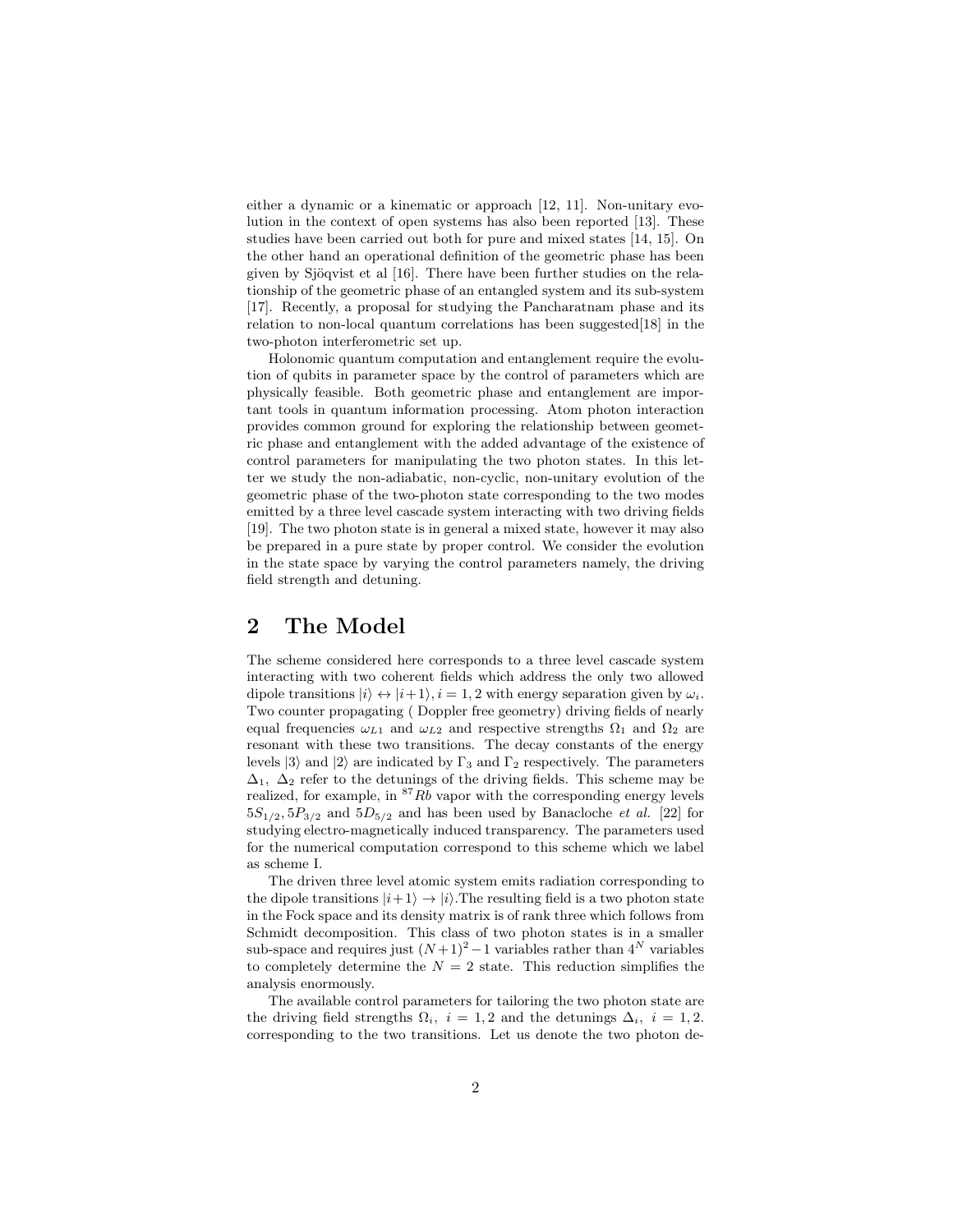

Figure 1: (Color online) Three level cascade system corresponding to the  $87Rb$ atoms driven by two fields  $\omega_1$  and  $\omega_2$ .

tuning by  $\Delta = \Delta_1 + \Delta_2$ . At two photon resonance  $\Delta = 0$ . Some of the non-classical properties of this two photon field have been reported in the literature [20, 19]. In particular, a detailed numerical study of the entanglement distribution as a function of the these control parameters has been reported in [19]. In order to establish the dependence of entanglement and purity on these control parameters we make a small change in the scheme used above, namely, we replace the metastable state  $(\Gamma_3 = 1 M Hz)$  by an infinitely long lived state i.e,  $\Gamma_3 = 0$  which we call scheme II. In this case, the two photon decoherence given by  $(\Gamma_3 + \Gamma_1)/2$  is zero which results in a two photon system with no decoherence. This simplifies the analysis and (i) the dependence of the entanglement on the control parameters and (ii) the relation between geometric phase and entanglement are more transparent. The effect of decoherence is included in the real system.

The two photon density matrix for scheme I (Fig.1) may be determined using the quantum tomographic method described in [19]. We briefly recapitulate the procedure here. The atom+field pure state, at a time t, is written as

$$
|\Psi(t)\rangle = \sum_{i,n} \alpha_i^n(t) |i;n\rangle; i = 1,3; n = 0,1,2,3; \tag{1}
$$

where  $i$  denotes the atomic index while  $n$  denotes the photon mode index. To be more specific, in the binary notation  $n = n_2$   $n_1$ , where  $n_i = 0, 1$ . The two photon state may now be obtained by taking the partial trace over the atomic indices. It has been further shown [19], that the two photon density matrix at a time t is equivalent to the atomic density matrix at a retarded time  $t-r/c$  [21]. Utillizing this equivalence we write the two-photon normalized density matrix in the basis  $\{|0\rangle, |1\rangle, |3\rangle\} \equiv$  $\{|00\rangle, |01\rangle, |11\rangle\}$  as

$$
\rho^{n}(t) = \frac{1}{\mathcal{N}} \left( \begin{array}{ccc} \sum_{i} |\alpha_{i}^{0}|^{2} & \sum_{i} \alpha_{i}^{0} \alpha_{i}^{1} & \sum_{i} \alpha_{i}^{0} \alpha_{i}^{3} \\ \dots & \sum_{i} |\alpha_{i}^{1}|^{2} & \sum_{i} \alpha_{i}^{1} \alpha_{i}^{3} \\ \dots & \dots & \sum_{i} |\alpha_{i}^{3}|^{2} \end{array} \right)
$$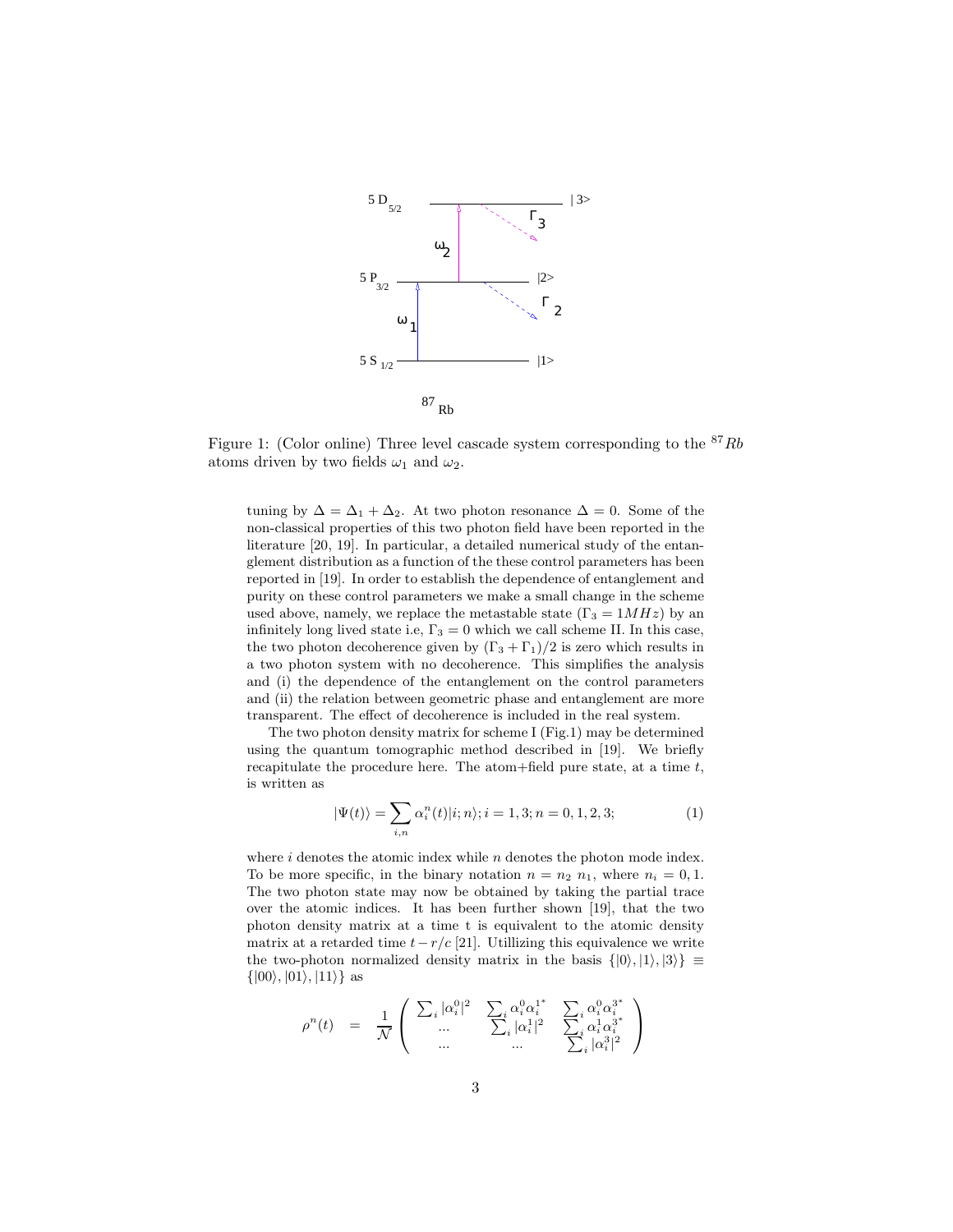

Figure 2: (Color online) Variation of the eigenvalues with ∆. The solid lines correspond to scheme II while the dashed lines correspond to scheme I. Parameter values are a) and b)  $\Omega_1 = 6$ ,  $\Omega_2 = 6$  and c) and d)  $\Omega_1 = 3$ ,  $\Omega_2 = 6$ .

$$
\equiv \rho^A(t - r/c) \tag{2}
$$

Where  $\mathcal N$  is the normalization factor. The solution for the complex coefficient,  $\alpha_i^n(t)$  may be obtained by solving the Liouville equation.,

$$
i\hbar \dot{\rho}^A = [H, \rho^A] - \frac{i\hbar}{2} \{\Gamma, \rho^A\} \tag{3}
$$

where  $\Gamma$  is the relaxation matrix and  $H$  is the Hamiltonian given by

$$
H = \frac{\hbar}{2}(\omega_1 \sigma_1^z + \omega_2 \sigma_2^z) + \hbar \Omega_1 (e^{-i\omega_1 t} \sigma_1^+ + h.c.) +
$$
  

$$
\hbar \Omega_2 (e^{-i\omega_2 t} \sigma_2^+ + h.c.)
$$
 (4)

in the interaction picture and in the rotating wave approximation. The Rabi frequency is given by  $\Omega_i = -\frac{1}{\hbar} \vec{\mu}_{ii+1} \cdot \vec{E}_i$ ;  $i = 1, 2$ , corresponding to the two driving field strengths.  $\sigma_i^+ = |i+1\rangle \langle i|; \sigma_i^- = |i\rangle \langle i+1|; i = 1, 2$ and  $\sigma_i^z = |i + 1\rangle \langle i + 1| - |i\rangle \langle i|$  are the atomic transition operators.

### 3 Geometric phase

The Pancharatnam relative phase for a pure state is defined as

$$
\alpha(t) = Arg(\langle \Psi(0) | \Psi(t) \rangle). \tag{5}
$$

The two photon state under consideration, on the other hand is in general a mixed state. We follow here the kinematic approach of Tong et al. [11] for determining the geometric phase for non-cyclic, non-unitary, non-adiabatic evolution of mixed states. We briefly recapitulate their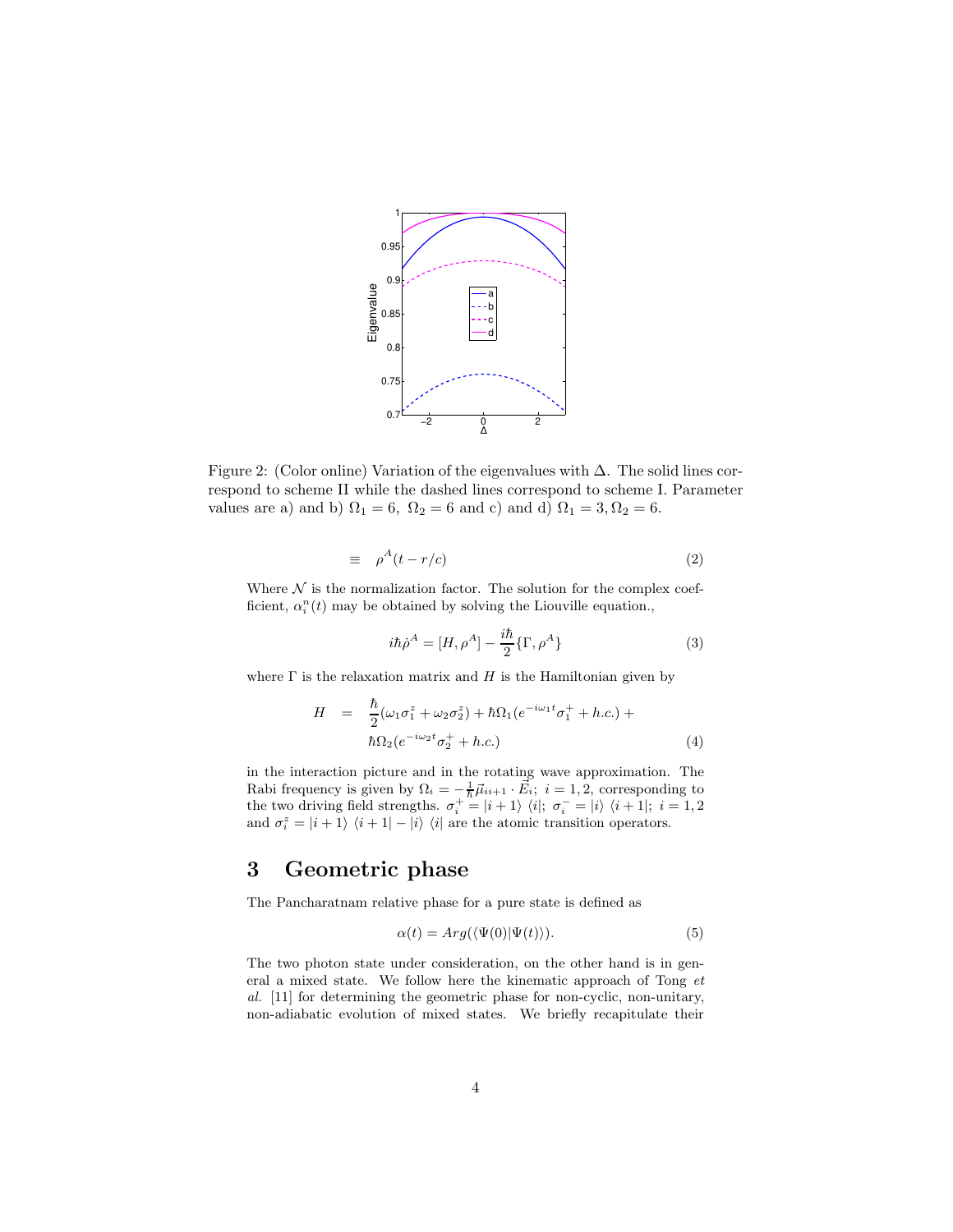

Figure 3: (Color online) Variation of concurrence in the parameter space  $(\Delta, X)$ . (a) Ideal system (scheme II) and (b) Real system (scheme I) with  $\Omega_2 = 6$ .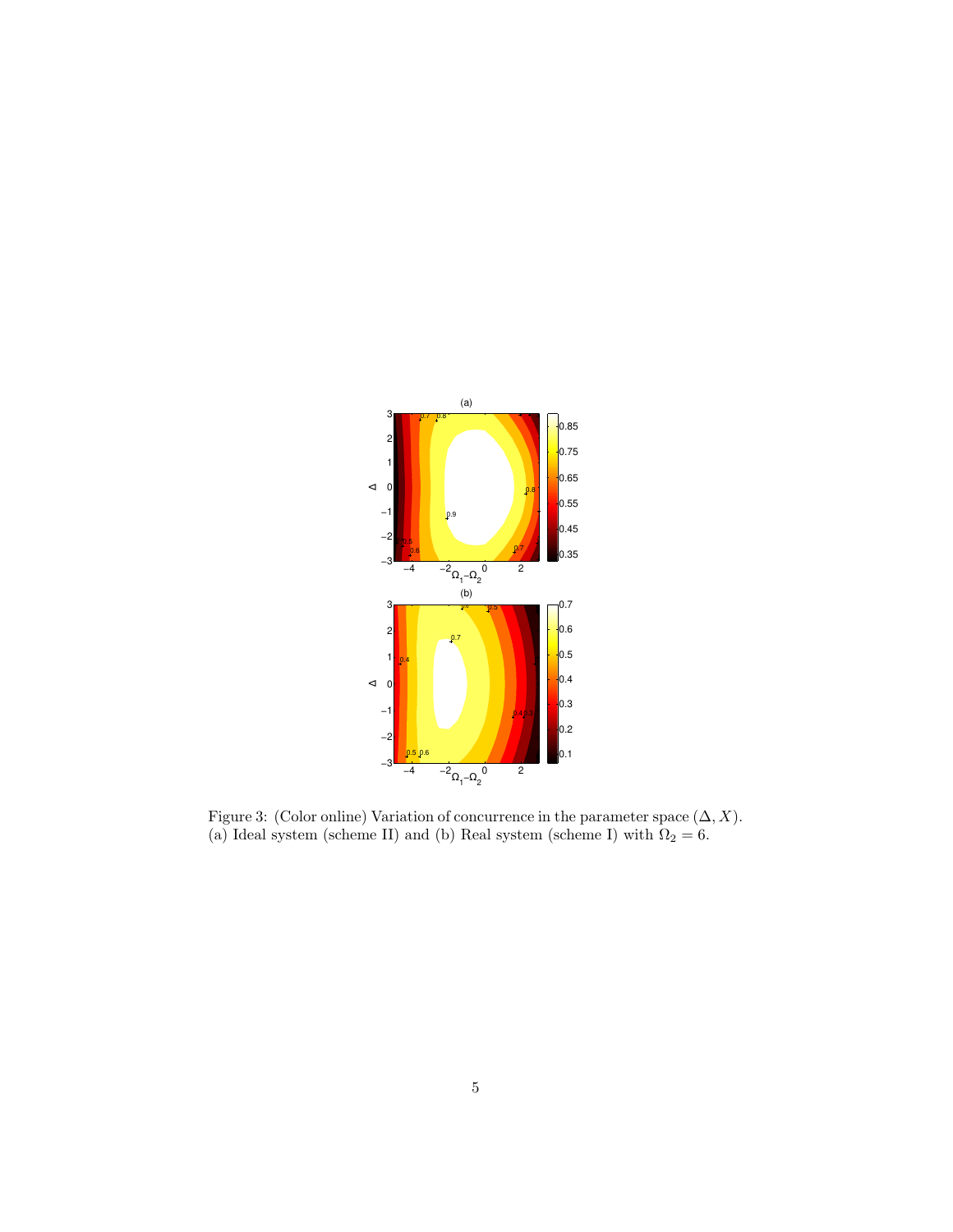procedure here: A general mixed state density matrix  $\rho(t)$  is subject to purification by the introduction of an ancilla as

$$
|\Psi(t)\rangle = \sum_{k} \sqrt{\lambda(k)} |\phi_k(t)\rangle \otimes |a_k\rangle; t \in [0, \tau]. \tag{6}
$$

The Pancharatnam relative phase given in Eq. (5) reduces to the geometric phase when the parallel transport condition is satisfied. Tong et al. [11] impose the parallel transport condition for the mixed state to be  $\langle \phi_k(t) | d/dt | \phi_k(t) \rangle = 0, k = 1...N$  corresponding to the N eigenstates. In the scheme under consideration  $N = 1, 2, 3$ . The geometric phase for the mixed state,  $\rho^{n}(t)$ , satisfying the parallel transport conditions assumes the form

$$
\gamma_g(\tau) = Arg \left[ \sum_k \sqrt{\lambda_k(\tau) \lambda_k(0)} \langle \phi_k(0) | \phi_k(\tau) \times e^{-\int_0^{\tau} \langle \phi_k(t') | \dot{\phi}_k(t') \rangle dt'} \right]
$$
\n(7)

where  $\lambda_k(\tau)$  are the eigenvalues and  $\phi_k(\tau)$  are the corresponding eigenvectors. Here the evolution is considered over the parameter space consisting of  $\{\Delta, X\}$  defined in the next section.

## 4 Relation between Geometric phase and Entanglement

In order to get a physical understanding of the dependence of the two photon state on the free parameters, we consider first, the density matrix of the ideal system (scheme II) near two photon resonance which has the simple form

$$
\rho = \begin{pmatrix} S^2 & \bar{\Delta}CS^2 & -SC(1 - i\gamma_{21}\bar{\Delta}) \\ \dots & 0 & -\bar{\Delta}C^2S \\ \dots & \dots & C^2 \end{pmatrix} \tag{8}
$$

where  $S = \text{Sin}(X)$  and  $C = \text{Cos}(X)$ . We have defined the dimensionless parameters as  $X = \text{Tan}^{-1}(\Omega_1/\Omega_2), \bar{\Delta} = \Delta/\sqrt{\Omega_1^2 + \Omega_2^2}$  and  $\gamma_{21} =$  $\Gamma_2/2\sqrt{\Omega_1^2+\Omega_2^2}$ . The density matrix is first order in the parameter  $\bar{\Delta}$ . The reason for choosing the state around this point will become clear shortly. Consider the spectral resolution of the density matrix

$$
\rho = \sum_{i} \lambda_i |\psi_i\rangle\langle\psi_i|; \ i = 1, 3 \tag{9}
$$

where  $\lambda_i$  are the eigenvalues and  $|\psi_i\rangle$  are the corresponding eigenstates of the density matrix. The steady state eigenvalues at  $\bar{\Delta} = 0$  is given by  $\{0, 0, 1\}$ , which means it is a pure state. While in the real system (scheme I) the largest eigenvalue is always  $< 1$ . However, for any given  $\Omega_1, \Omega_2$ , purity is still maximum for  $\overline{\Delta} = 0$  with the largest eigenvalue being maximum at this point. A comparison of the eigenvalues for the ideal and real system is illustrated in Fig.2. The role of the metastable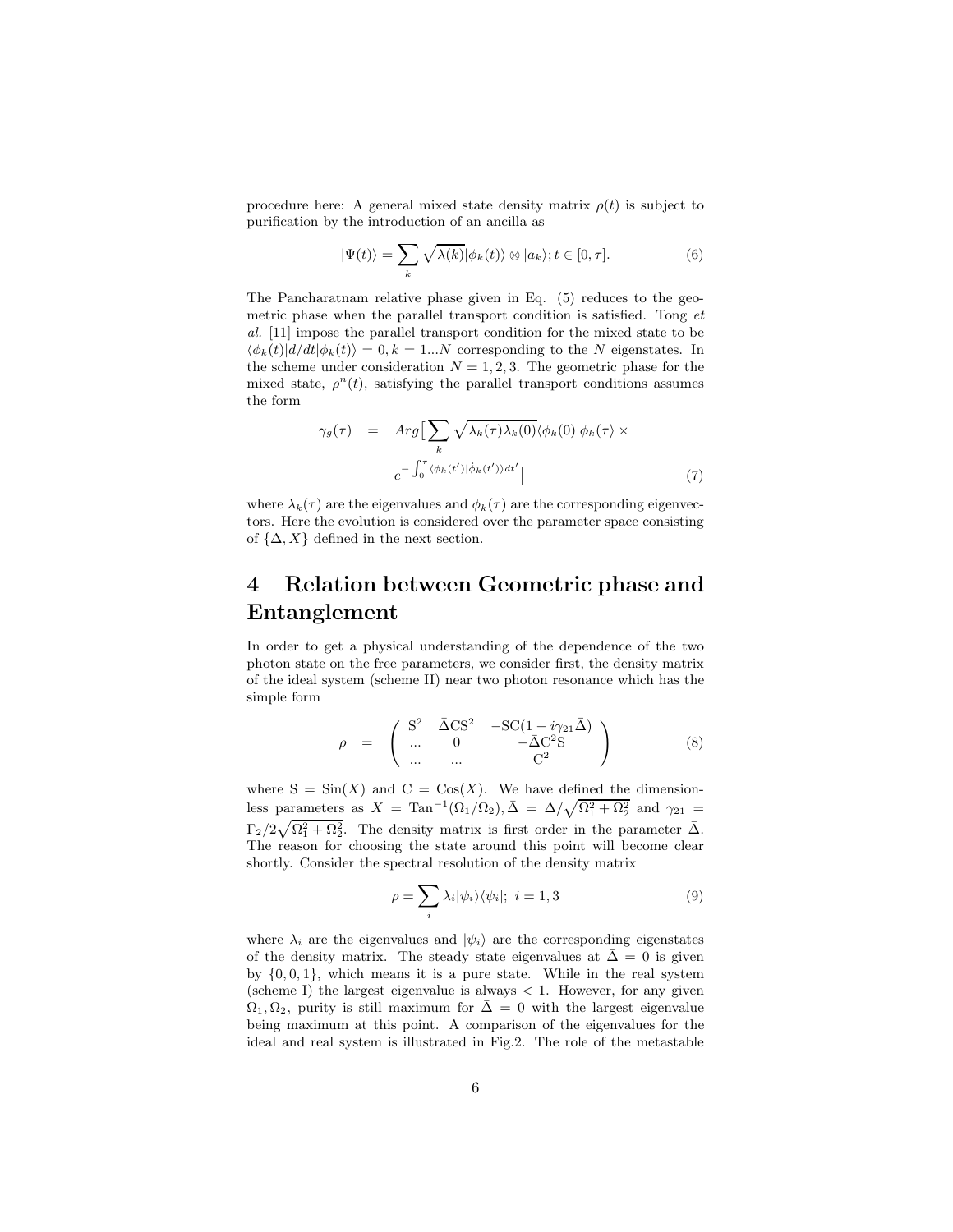state thus, is to introduce a admixture, due to decoherence, to an otherwise pure state. Since the atomic decay constants are fixed in a real system, the only remaining free parameter for controlling purity is the two photon detuning  $\bar{\Delta}$ . The state around the point  $(\bar{\Delta} = 0, X)$  may be approximated to a pure state when there is no decoherence. This is the reason for choosing to study the evolution near two photon resonance. In the ideal case ( scheme II) the pure state at  $\bar{\Delta} = 0$  is given by  $|\Psi^{pure}\rangle = -\text{Sin}(X)|00\rangle + \text{Cos}(X)|11\rangle; \quad \text{Sin}(X) = \Omega_1/\sqrt{\Omega_1^2 + \Omega_2^2}.$  The concurrence for this pure state is  $C = 2\text{Sin}(X)\text{Cos}(X)$  and is maximum for  $X = \pi/4$  or  $\Omega_1 = \Omega_2$  which we call the bell state regime since this corresponds to the Bell state  $(-|00\rangle + |11\rangle)/\sqrt{2}$ . On the other hand concurrence is very small when  $\Omega_1 \ll \Omega_2$ . The state is separable in this region and we call this the separable state regime. A non-perturbative evaluation of the distribution of concurrence in the parameter space for the system without decoherence is illustrated in Fig.3a. It is clear that  $\mathcal C$ is maximum in the region where the ratio of the field strengths is approximately one while the state becomes less entangled as the ratio between  $\Omega_1$  and  $\Omega_2$  differs from one. Thus the parameter X which is a function of  $\Omega_1, \Omega_2$  is the control parameter for entanglement. Having established that  $\bar{\Delta}$  and X are the control parameters for purity and entanglement we now show that the geometric phase is related to entanglement.

We evaluate the geometric phase in the space spanned by the parameters  $\{\bar{\Delta}, X\}$  in the neighborhood of  $\chi_0 = (0, X)$  where  $\lambda_i(0, X) =$ 0,  $\forall X, i = 1, 2 \text{ and } \lambda_3(0, X) = 1, \forall X$ . In other words we need to evaluate the geometric phase of the pure state at  $\chi = (\delta, X + dX)$  which is essentially the Pancharatnam's phase given by

$$
\gamma_g(\chi) = Arg[\langle \psi_3(\chi_0) | \psi_3(\chi) \rangle] \tag{10}
$$

here  $\psi_3$  corresponds to the pure eigenstate and  $\chi = \chi_0 + d\chi = (\delta, X + dX)$ is any point chosen infinitesimally close to  $\chi_0$ . Taylor expanding  $\gamma_g$  near  $\chi_0$  and retaining up to second order in  $\delta$  and  $dX$  we obtain

$$
\gamma_g(\chi) = Arg[1 - \frac{dX^2}{2} + \beta \delta^2 - i\gamma_{21}\cos(X)^2\delta - \frac{i\gamma_{21}\cos(X)\sin(X)\delta dX}{2}]
$$
  
=  $Arctan[\frac{-i\gamma_{21}\cos(X)^2\delta - i\gamma_{21}\mathcal{C}\delta dX/4}{1 - \frac{dX^2}{2} + \beta \delta^2}]$  (11)

where

$$
\beta = (-1/8)\cos(X)^{4}(4+16\gamma_{21}^{2} - (5+8\gamma_{21}^{2})\cos(2X) + \cos(4X)) + c^{2}((1+8\gamma_{21}^{2})\cos(2X) + \cos(4X))/16
$$

and  $\mathcal C$  is the concurrence at  $(0, X)$ . We have thus, shown that the geometric phase  $\gamma_g(\chi)$  at  $\chi$  near  $\chi_0$  depends on the concurrence C at  $\chi_0$  for the ideal system (scheme II).

We next evaluate the derivative  $\gamma'_{g}$  of the geometric phase with respect to the two photon detuning  $\bar{\Delta}$  which is shown in Fig.4. To be more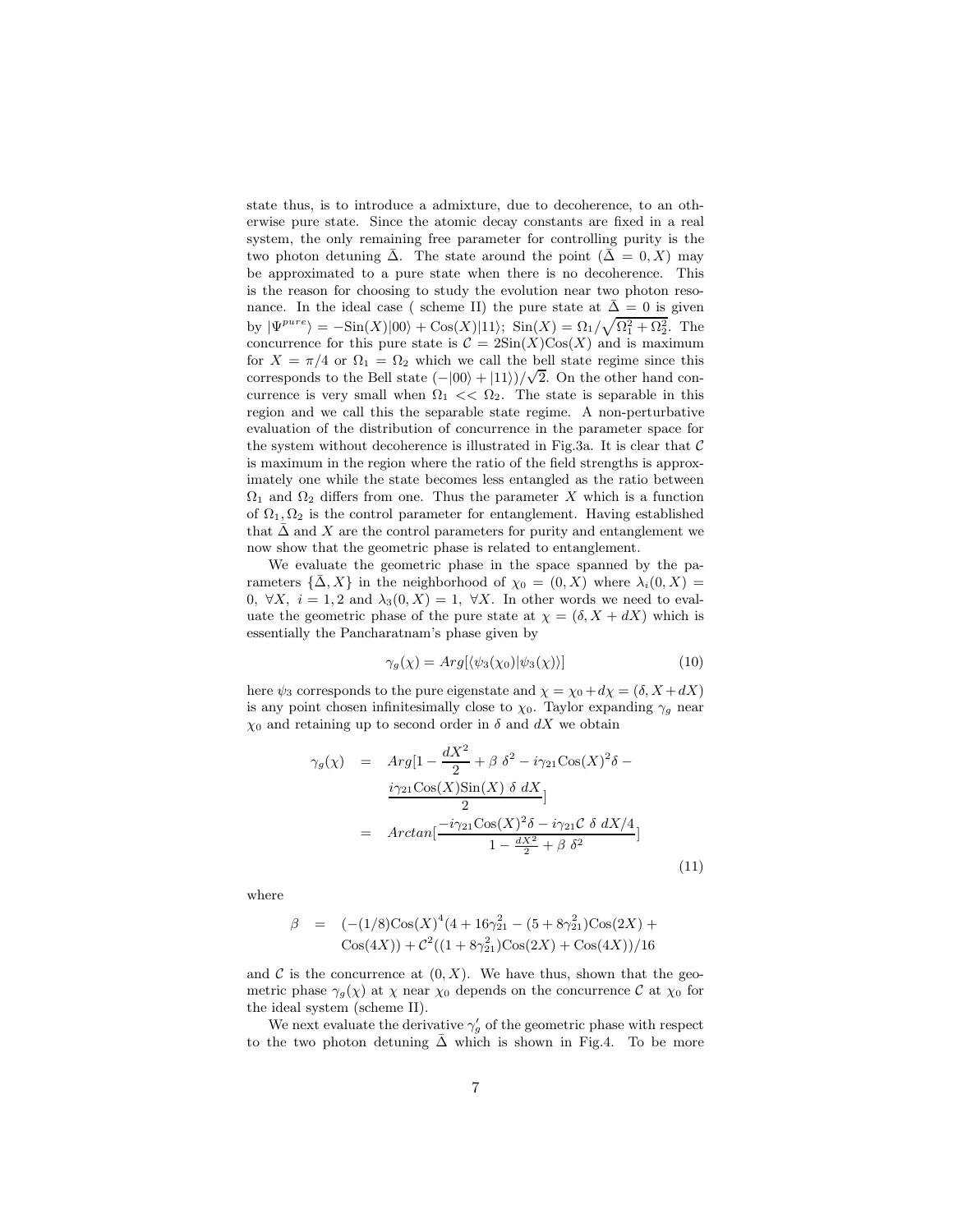

Figure 4: (Color online) Variation of  $d \gamma_g/d \bar{\Delta}$  in the neighborhood of (a)  $\bar{\Delta} = 0$ and  $X = 0$ , (separable state) and (b)  $\overline{\Delta} = 0$  and  $X = \pi/4$  (Bell state).

specific, we evaluate  $\gamma_g'$  in the neighborhood of  $(\bar{\Delta} = 0, X)$ . We have already mentioned that when  $X = 0$ , concurrence  $C = 0$  and we have a separable state. Let us examine the behavior of geometric phase around this point. The rate of change of the geometric phase in the neighborhood of  $(\bar{\Delta} = 0, X = 0)$  varies rapidly for small variations (Fig.4 (a))  $\delta$  along the y axis and seems to be unchanged for small variations  $dX$  along the x axis. On the other hand when  $X = \pi/4$  concurrence  $C = 1$ , which is a Bell state. Here, the rate of variation of the geometric phase is relatively very slow for small perturbation in both  $\delta$  and  $dX$ . This is illustrated in Fig.4b. While in the case of  $C = 1$ , the total change of the slope,  $\gamma_g'$ , is from -1.4 to -2.7 (Fig.4b), in the case of  $C = 0$  it changes from -3.0 to -14.0 (Fig.4a) for the same range of values of  $\delta$  and  $dX$ . Thus the geometric phase seems to change very slowly in the vicinity of maximum entanglement. Faster the sweep of the geometric phase or larger the rate of change of geometric phase implies weaker the entanglement. In other words, stability of the geometric phase in any region of the parameter space seems to indicate the state has maximum entanglement in this region. In the general mixed case, however, it is difficult to show analytically the relation between entanglement and geometric phase. We therefore illustrate the relation through numerical simulations.

### 5 Numerical Results:

We present below the numerical results for the real (scheme I) system shown in Fig.1.

We evaluate the three eigenvalues and eigenvectors numerically up to all orders in the two photon detuning  $\Delta$  and determine the geometric phase as a weighted sum of the individual phase corresponding to each eigenstate. Since we are addressing hyperfine transitions the eigenvalues are always non-degenerate in the parameter regimes of interest, in other words the hyperfine separations are larger compared to the Rabi frequency of the applied fields.

All the system parameters are rendered dimensionless by scaling with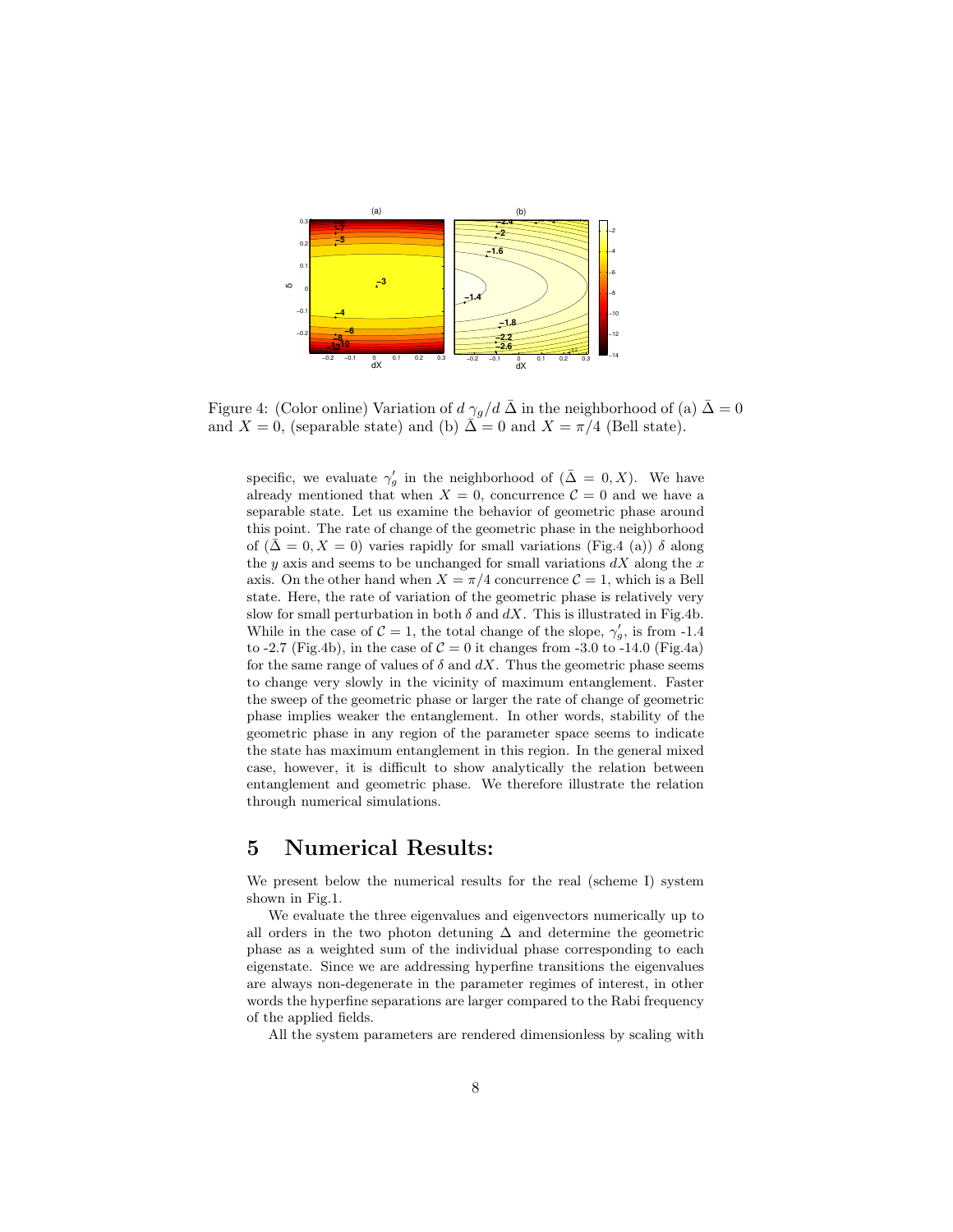

9

Figure 5: Variation of the geometric phase and its derivative with the detuning parameter  $\Delta_1$ . Parameter values of a) and b) are  $\Omega_1 = \Omega_2 = 6, \Delta_2 = 0$  c) and d)  $\Omega_1 = 3, \Omega_2 = 6, \Delta_2 = 0, e$  and f)  $\Omega_1 = 6, \Omega_2 = 3, \Delta_2 = 0, g$  and h)  $\Omega_1 = \Omega_2 = 6, \Delta_2 = 3, i)$  and j)  $\Omega_1 = 1.5, \Omega_2 = 6, \Delta_2 = 0$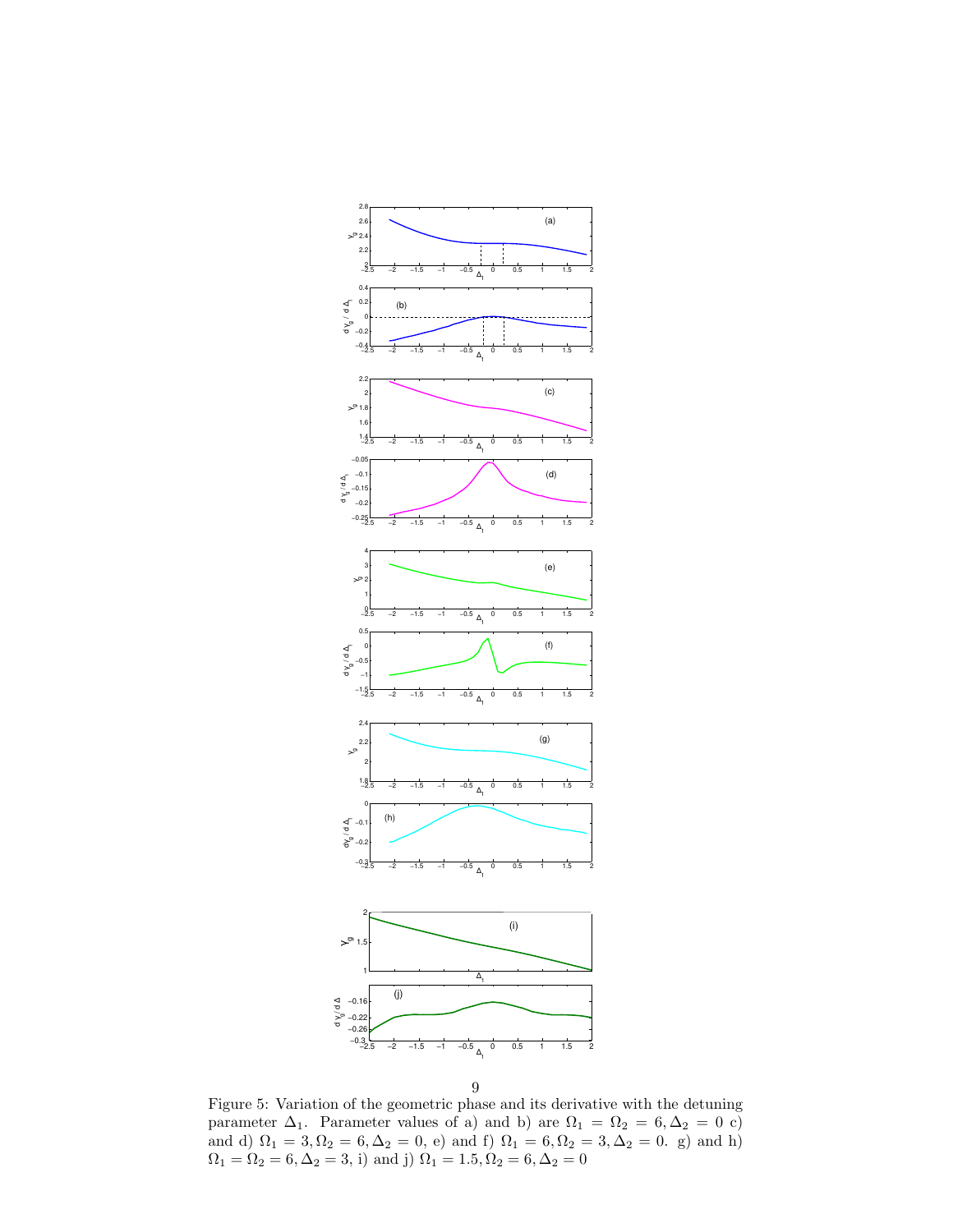

Figure 6: Stability of  $\gamma_g$  with respect to fluctuations in  $\Delta$  and  $\Omega_1 - \Omega_2$ .

the atomic lifetime  $\gamma \approx 1 MHz$ . We restrict our study to the parameter regime  $\Delta, \Omega \leq 6.0$  which is the lifetime of the first excited state. We would like to mention here that in the numerical program,  $\gamma_g$  has been initialized to zero for minimum values of the parameter  $\Delta_1$ .

In the previous section, for the scheme I, we have seen that the state is dominantly entangled when  $\Omega_1 \approx \Omega_2$  and separable otherwise. Even in the case of the real system (scheme I), we may identify three regions in the parameter space: (i) when  $\Omega_1 \ll \Omega_2, \Delta_{1,2} = 0$  the two photon state is dominantly in a pure state with very weak entanglement , (ii) when  $\Omega_1 \approx \Omega_2, \Delta_{1,2} = 0$  the state is almost pure Bell state of the type  $\frac{1}{2}$ [|00) – |11}]/ $\sqrt{2}$  and (iii) when  $\Omega_1 > \Omega_2, \Delta_{1,2} = 0$  the state is mixed with weak entanglement. Non-zero detuning ( $\Delta \neq 0$ ) further affects both purity and entanglement. A distribution of concurrence as a function of the two photon detuning  $\Delta$  and  $\Omega_1 - \Omega_2$  is shown in Fig.3b for the real system with decoherence. The state seems to be show maximum entanglement near  $\Omega_1 \approx \Omega_2$  and shows weaker entanglement for  $\Omega_1 \ll \Omega_2$ and  $\Omega_1 >> \Omega_2$ . It is clear that even in the presence of decoherence the qualitative features of entanglement distribution is similar even though there are quantitative changes. This is not very surprising given the fact that there is no unique entanglement measure for mixed states.

We illustrate in detail the variation of the geometric phase in the neighborhood of  $\Delta_1 = 0$  with  $\Delta_2 = 0$ . This is effectively varying the two photon detuning  $\Delta$ . Figs. 5. a, b show the variation of  $\gamma_g$  and the rate of change of  $\gamma_q$ , respectively with  $\Delta_1$  near  $\Delta_1 = 0$  for  $\Omega_1 = \Omega_2 = 6$ . The main feature we observe is that the geometric phase varies slowly near the region of entanglement which we showed to be true in the case of the ideal system earlier (Fig.3b). Observe that  $\gamma_g$  is constant in the region  $-0.25 < \Delta_1 < 0.25$  (Fig.5 a,b). This is substantiated by the vanishing of the derivative in this region thus indicating that the geometric phase in this case is stable under small perturbations in the neighborhood of  $\Delta_1 = 0$ . The numerical values reveal[19] that the population is almost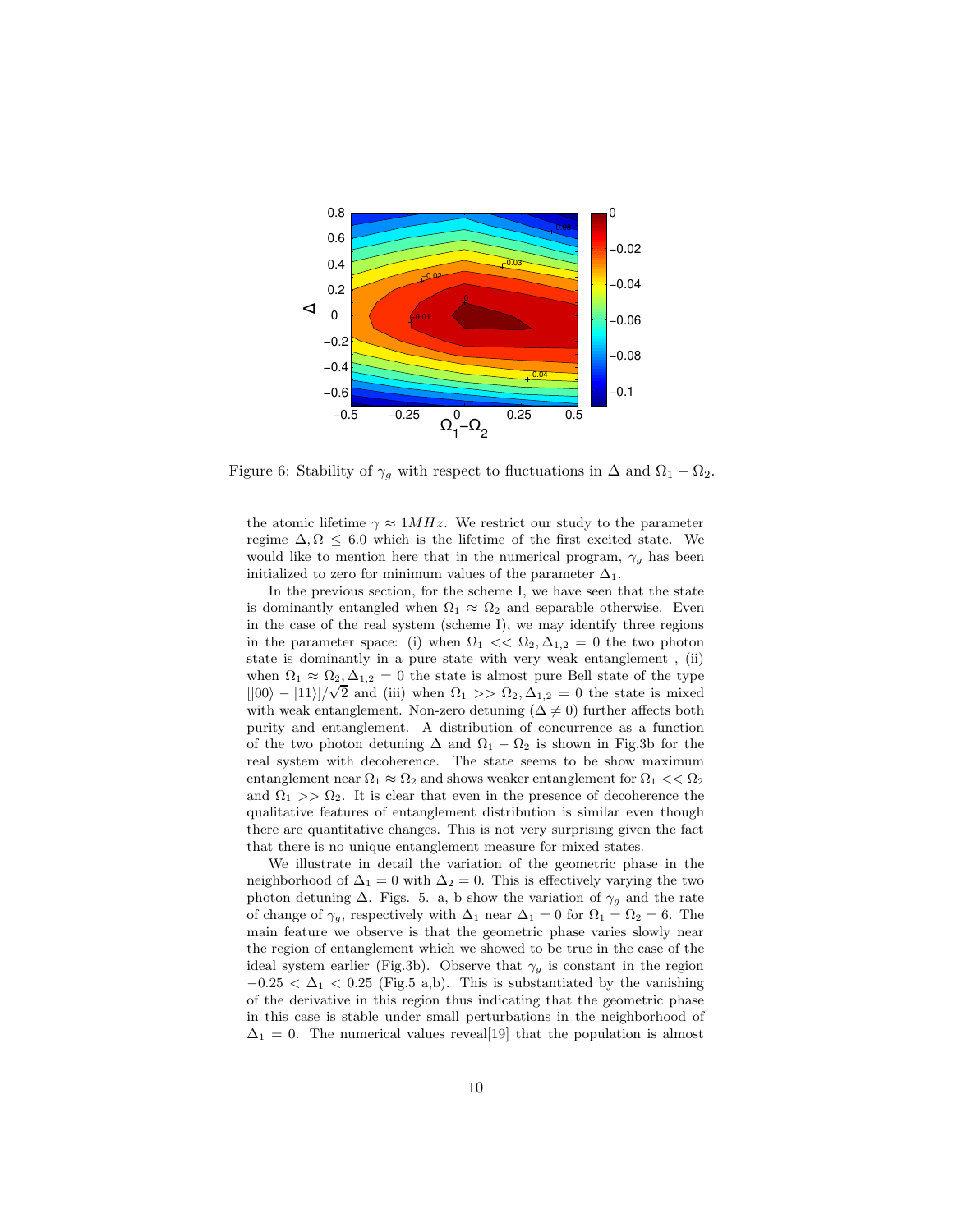equal in the states  $|00\rangle$  and  $|11\rangle$  with non-zero correlation which is typical of a Bell like state. Again in Figs. 5 g, h which corresponds to the parameter values  $\Omega_1 = \Omega_2 = 6$  and  $\Delta_2 = 3$ , the geometric phase  $\gamma_g$ does not change much and the derivative is nearly zero in the region  $-0.5 < \Delta_1 < 0$ . The entanglement distribution in these two cases is nearly the same with the two photon state being an almost pure Bell state. We have verified that the variation of the density matrix elements in these two cases is less than  $2\%$ . In the case of Figs. 5 (c), (d), the parameter values are  $\Omega_1 = 3, \Omega_2 = 6, \Delta_2 = 0$ . Observe that rate of variation of  $\gamma_g$  is more rapid compared to (b) and (h) indicating an overall weaker entanglement. The slope decreases to a minimum at  $\Delta_1 = 0$ , implying that the state is maximally entangled here. However,  $\gamma_g$  is never constant in this regime which means it is not stable under perturbation in the parameter  $\Delta$ . A look at the density matrix elements reveals [19] that the state is an almost pure state but with weak entanglement.

Lastly, we address the question whether geometric phase can distinguish between pure separable state and mixed state. As shown if Fig.3b, the distribution of concurrence for the real system does not seem to distinguish between the pure separable state and the mixed state. In fact this is true of other measures like negativity and fidelity. However, the variation of geometric phase seems to show this distinction. For the parameter values  $\Omega_1 = 6, \Omega_2 = 3$  the state is a mixed state [19] and the variation is illustrated in Fig.5 e,f. Here  $\gamma_g$  is never a constant and the slope which corresponds to the rate of change of  $\gamma_g$  shows sharp fluctuations in the neighborhood of  $\Delta_1 = 0$ . While for a pure separable state  $\Omega_1 = 1.5, \Omega_2 = 6$ , the derivative shows a smooth variation as illustrated in Fig.5 i, j. Thus geometric phase is unique in the sense that it carries information on both purity/mixedness and entanglement.

In Fig. 6 we present the details of this plateau where  $\gamma_g$  is stable. The plateau in the center marked zero corresponds to the region where  $\gamma_g$  does not change. This is sorrounded by region where  $\gamma_g$  changes by 1%. The negative sign indicates the decrease in  $\gamma_g$ . The figure illustrates a total decrease of  $\gamma_q$  by 10%. Thus, in a given interval of the control parameter, faster the sweep of  $\gamma_g$  (with respect to the control parameter), weaker the entanglement and vice versa. This is consistent with the distribution of concurrence shown in Fig.3b.

### 6 Summary and Conclusions

We have studied the evolution of the geometric phase in the general set up namely non-adiabatic, non-cyclic and non-unitary evolution of mixed states. The scheme corresponds to a Hamiltonian system consisting of interacting atom-photon system. We have identified the control parameters for manipulating the purity/mixedness and entanglement of the emitted two-photon states. We have been able to show the relation between the geometric phase and entanglement in terms of the control parameters analytically for an ideal system without decoherence. For the real system, we show that the variation of the geometric phase is correlated to the variation of the concurrence on the control parameters  $\Omega_i$  and  $\Delta_i$ ,  $i = 1, 2$ .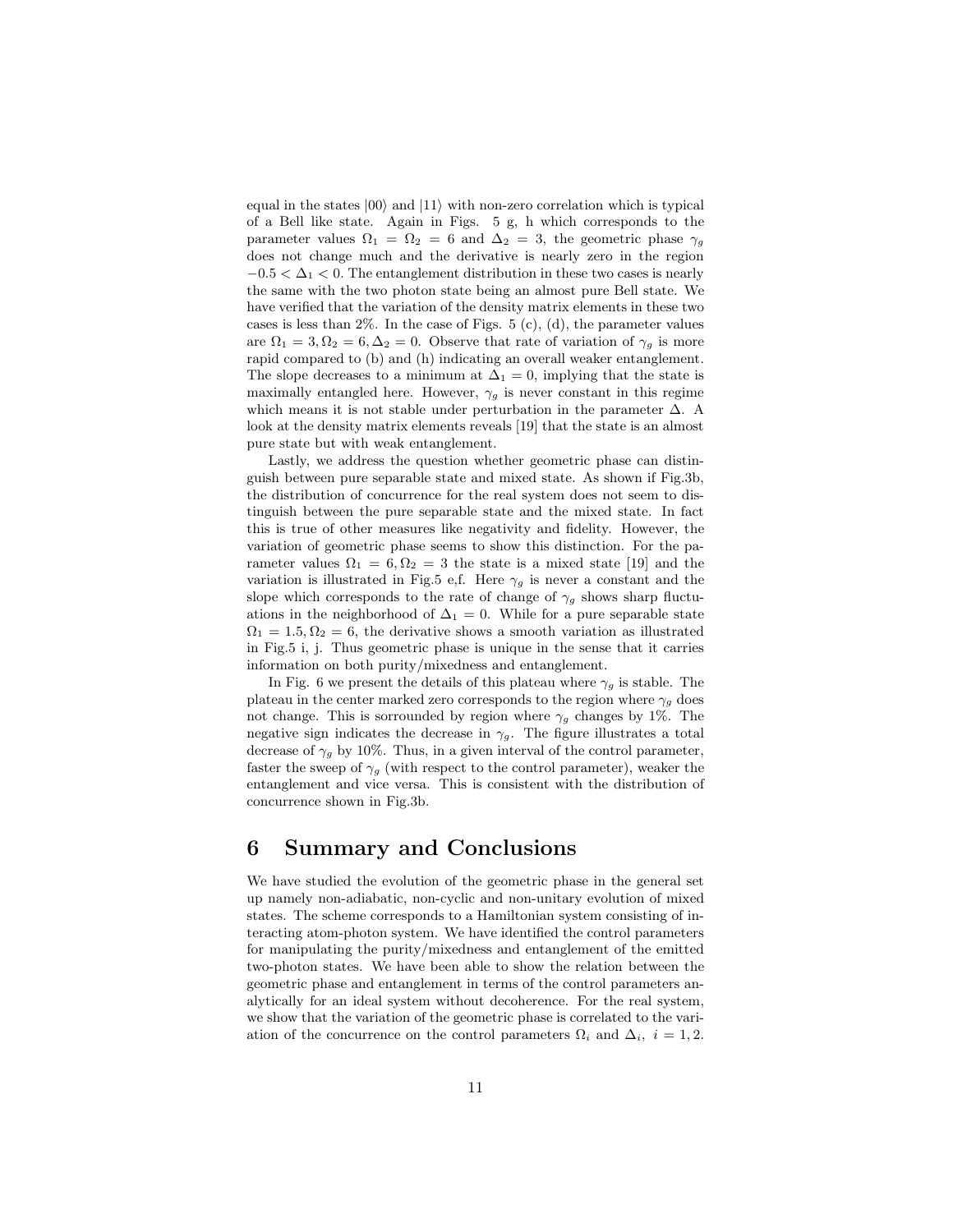We have shown that  $\gamma_g$  is robust under fluctuations of these control parameters only for pure Bell like states. We further show that the variation of the geometric phase is able to distinguish between pure separable and mixed states. These features provide a diagnostic tool for determining the entanglement of the two-photon state. It is interesting to note that such a connection, between entanglement and geometric phase, has also been found, recently [23], in another system, viz. Heisenberg spin chains undergoing unitary evolution.

### 7 Acknowledgements

One of us, SNS thanks the Department of Science and Technology, India, for financial assistance through the WOS-A scheme. We would also like to thank Joseph Samuel and V. Ravishankar for useful discussions.

### References

- [1] The literature in the field being exhaustive we mention only a few. Representative sources are: A. Shapere and F. Wilczek, Geometric phases in Physics (World Scientific, Singapore, 1989); A. Bohm, A. Mostafazadeh, H. Koizumi, Q. Niu and J. Zwanziger The Geometric Phase in Quantum Systems (Springer Verlag, Heidelberg, 2003); J. Phys. A: Math. Theor. 43 (2010) (Special issue on Aharanov-Bohm effect and Geometric phase).
- [2] E. Sjöqvist, Physics 1, 35 (2008).
- [3] E. Knill, Nature 434, 39 (2005).
- [4] L. -A. Wu, P. Zanardi, and D. A. Lidar, Phys. Rev. Lett. 95, 130501 (2005).
- [5] O. Oreshkov et al., Phys. Rev. Lett. 102, 070502 (2009)
- [6] J. A. Jones, V. Vedral, A. Ekert, and G. Castagnoli, Nature 403, 869 (2000).
- [7] M. V. Berry, Proc. R. Soc. London A 392, 45 (1984).
- [8] Y. Aharonov and J. Anandan, Phys. Rev. Lett. 58, 1593 (1987); J. Anandan and Y. Aharonov, Phys. Rev. D 38, 1863 (1988).
- [9] J. Samuel and R. Bhandari, Phys. Rev. Lett. 60, 2339 (1988).
- [10] A. K. Pati, Phys. Rev. A 52, 2576 (1995); J. Phys. A: Math. Theor. 28, 2087 (1995).
- [11] D. M. Tong, E. Sjöqvist, L. C. Kwek, and C. H. Oh, Phys. Rev. Lett. **93**, 080405 (2004).
- [12] N. Mukunda and R. Simon, Ann. Phys. (N.Y.) 228, 205 (1993).
- [13] A. Carollo et al., Phys.Rev.Lett 90 (2003) 160402; A. Carollo et al., Phys.Rev.Lett. 92 (2004) 020402; D.M. Tong et al., Phys. Rev. Lett. bf 93 080405 (2004); K.-P. Marzlin et al., Phys. Rev. Lett. 93 260402 (2004); M. S. Sarandy, D. A. Lidar, Phys. Rev. —bf A 73 062101 (2006); M. S. Sarandy et al., Phys. Rev. A 76 052112 (2007)].